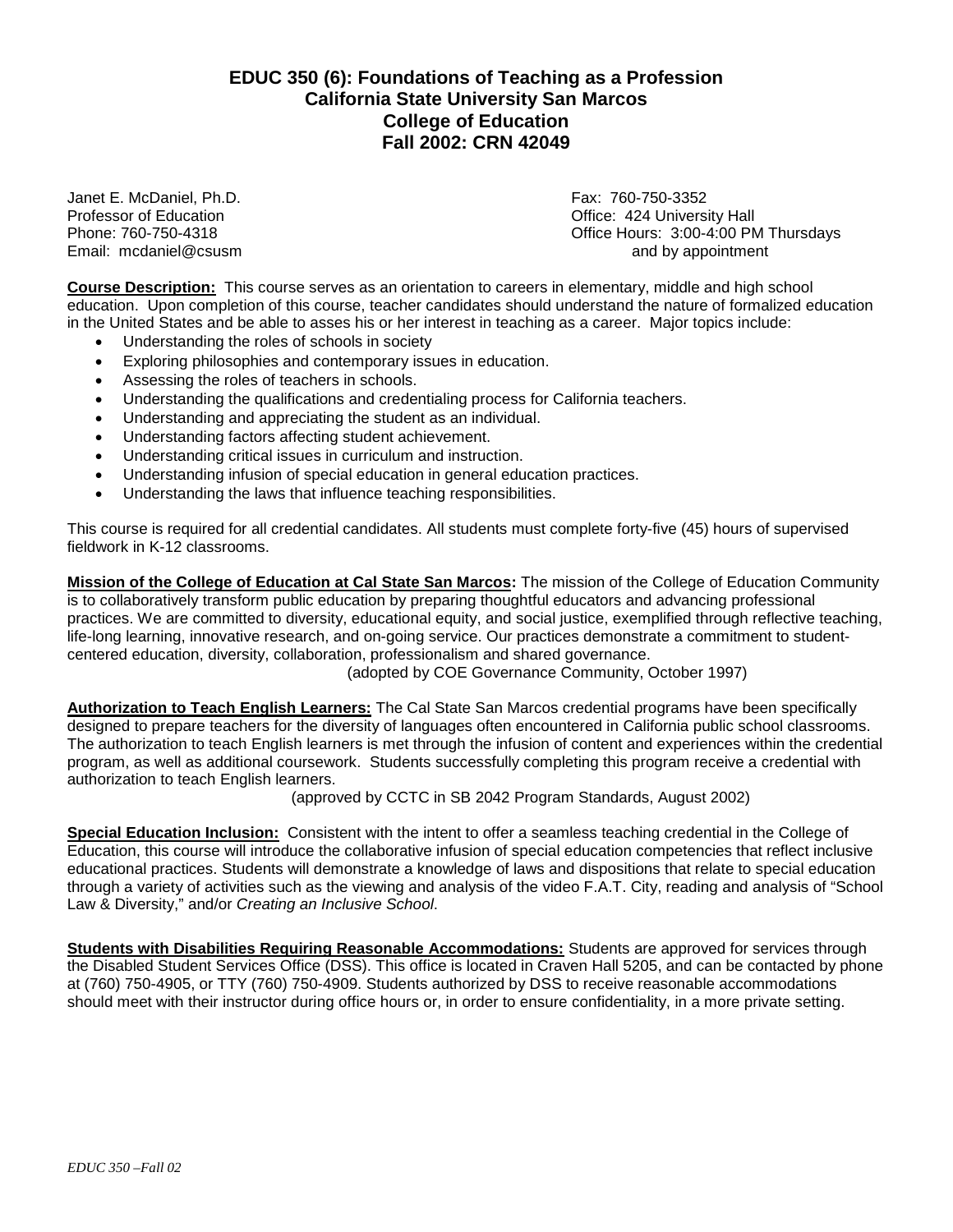**College of Education Attendance Policy:** Due to the dynamic and interactive nature of courses in the College of Education, all students are expected to attend all classes and participate actively. Absences and late arrivals/early departures will affect the final grade. A minimum grade of C+ is required in Educ 350 to qualify as prerequisite for admission to the Cal State San Marcos teacher credential program. COE attendance policy states, "At a minimum, students must attend 80% of class time, or s/he may not receive a passing grade for the course at the discretion of the instructor. Individual instructors may adopt more stringent attendance requirements." Should students have extenuating circumstances, please contact the instructor as soon as possible. In this section of Educ 350, the instructor has adopted this additional policy: If you miss two class sessions, you cannot receive a grade of A or A -; if you miss three class sessions, you cannot receive a grade of B+ or B.

**Credential Program Recommendations:** As one of several evaluation methods, Educ 350 course instructors are asked for feedback concerning credential candidates who are applying for programs at Cal State San Marcos. Keep in mind that your professionalism and hard work in this class not only affect your course grade, but also indicate your readiness for a credential program.

**Field Work:** In addition to in-class work, assigned readings and projects, students will participate in forty-five (45) hours of supervised fieldwork assignments in a variety of public school settings. Approximately half of your time should be spent in one teacher's classroom, and the remainder of the time should be distributed among other classrooms. A recommendation (usually from the classroom teacher where most of the fieldwork is done), as well as a Field Experience Form with documented hours and teacher verification, are requirements for admission to the Cal State San Marcos Teacher Credentialing programs. A minimum grade of a C+ is also required in this course.

**Use of Technology:** Students are expected to demonstrate competency in the use of various forms of technology (i.e. word processing, electronic mail, use of the Internet, and/or multimedia presentations). Specific requirements for course assignments with regard to technology are at the discretion of the instructor. Keep a digital copy of all assignments for use in your teaching portfolio. Details will be given in class.

**Teaching Performance Expectation (TPE) for EDUC 350**: A primary goal of Educ 350 is to begin the process of developing teacher candidates to become professional educators. The following TPE of the California Commission for Teacher Credentialing is expected to be met during this course:

# **TPE 12: Professional, Legal and Ethical Obligations**

Candidates are aware of their own personal values and biases and recognize ways in which these values and biases affect the teaching and learning of students. They resist racism and acts of intolerance. Candidates appropriately manage their professional time spent in teaching responsibilities to ensure that academic goals are met.

Candidates for a Teaching Credential understand and honor legal and professional obligations to protect the privacy, health, and safety of students, families, and other school professionals. They are aware of and act in accordance with ethical considerations and they model ethical behaviors for students. Candidates understand and honor all laws relating to professional misconduct and moral fitness.

# **Teaching Performance Assessment for Developing as a Professional Educator**

The successful completion of the personal philosophy assignment is a requirement for completion of this course and is a component of partially meeting the TPE described above. This statement will be used for assessment both in the course and at completion of the College of Education program. Retain an electronic copy of your statement for submission for your portfolio at the completion of your teacher education program.

**Class Discussions and Participation** Students will engage in active learning each class session, and will be expected to actively participate.

- Do you participate in class discussions productively, sharing your knowledge and understandings?
- Do you interact productively with your peers, taking on a variety of roles (leader, follower, etc.)?
- Do you contribute appropriately to group work—do you "do your share"?
- Are you able to accept others' opinions?
- Are you supportive of others' ideas?
- Do you support your peers during their presentations?
- Can you monitor and adjust your participation to allow for others' ideas as well as your own to be heard?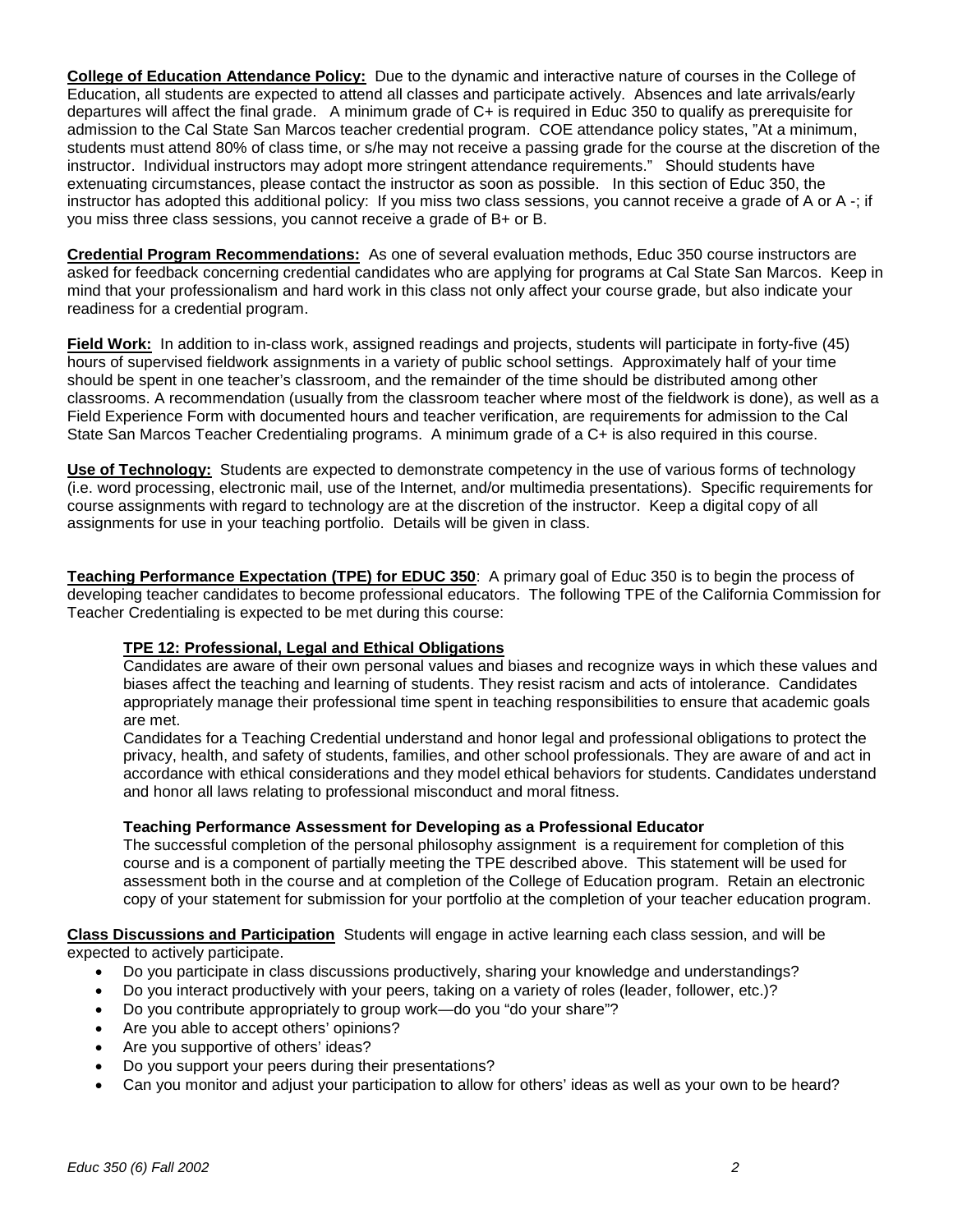**Course Requirements:** Teacher education is a professional preparation program. It is expected that students will come to class prepared to discuss the readings, submit required assignments, and participate in class activities. Students are expected to adhere to academic honesty and integrity, standards of dependability, confidentiality and writing achievement. Because it is important for teachers to be able to effectively communicate their ideas to students, parents, colleagues, and administrators, writing that is original, clear and error-free is a priority for the College of Education. It is expected that work will be turned in on time. Please discuss individual issues with the instructor. Points will be deducted if assignments are submitted late (10% penalty per day late; no credit will be awarded if the assignment is one week late).

#### **Required Texts:**

Armstrong D.G., Henson, K.T., and Savage, T.V. (2001). *Teaching Today.* Merrill Prentice Hall. Villa, Richard A. and Thousand, Jacqueline S. (1995). *Creating an Inclusive School.* Alexandria, VA: Association for Supervision and Curriculum Development. (Chapters 1, 2, 3, p. 125-135 and 162-167)

# **One of the Following "Choice Books":**

Codell,E. R. (2001). *Educating Esmé.* Chapel Hill, NC: Algonquin. Diver Stamnes, A. (1995). *Lives in the Balance.* Albany, NY: SUNY Press. Foster, M. (1997). *Black Teachers on Teaching*. New York: New Press. Michie, G. (1999). *Holler If You Hear Me.* New York: Teachers College Press. Paley, V. G. (1993).*You Can't Say You Can't Play.* Cambridge, MA: Harvard Press.

#### **Assignments and grading:**

Interview of a teacher 10 points and the set of a teacher 10 points of a teacher 10 points of a teacher 10 points of  $\sim$  10 points of  $\sim$  10 points of  $\sim$  10 points of  $\sim$  10 points of  $\sim$  10 points of  $\sim$  10 points Details will be given in class. The written report is due on Sept. 19.

#### Classroom observation reports 15 points 15 points 15 points 15 points 15 points 15 points 15 points 15 points 15 points 15 points 15 points 15 points 15 points 15 points 15 points 15 points 15 points 15 points 15 points 15

Using the classroom observation instrument provided in class, write up fifteen 30-minute observations in your field sites. Submit five of these on each of the following three dates: Oct. 3, Nov. 7, and Dec. 5.

#### Essay: Autobiography of Teachers 10 points 10 points 10 points 10 points 10 points

Prepare a 3-page essay on the autobiography of teachers. Relate the essay to your choice book. How did the teacher(s) in your book tell her/his/their story(ies)? How did the teacher(s) learn about the students and their needs? What did the teacher(s) do to address the students' needs? How does the experience of the teacher(s) relate to the readings and discussions from your coursework this semester? You must make explicit connections to coursework, and you must relate the book to your own thinking about teaching. You will be sharing your choice book in class on Oct. 24, when the essay is due.

# School Law and Diversity 10 points 10 points 10 points 10 points 10 points 10 points 10 points 10 points 10 points 10 points 10 points 10 points 10 points 10 points 10 points 10 points 10 points 10 points 10 points 10 poin

Details will be given in class. The written report is due on Nov. 21.

# Contemporary issues research 15 points and the contemporary issues research 15 points and 15 points of the contemporary issues research 15 points and 15 points and 15 points and 15 points and 15 points and 15 points and 15

Choose (1) an issue that interests you (from the topics given to you by the instructor) and (2) one or two partners with whom to work. Research the issue and prepare an oral report to share in class. The report should describe and analyze the issue. Reports to the class will be spaced out over the class periods from Nov. 21 through Dec. 5. When you present your research orally, provide a one-page summary and a reference list (at least 10 items) for your classmates.

# Current events in education **5** points **5** points **5** points **5** points **5** points

Sign up for a date when you will be responsible for presenting an item from the week's news in education. The item may be from television, radio, internet (e.g., www.edweek.org/), newspaper, or magazine, and may pertain to local or national/international issues. You will summarize and present the importance of the news for your classmates.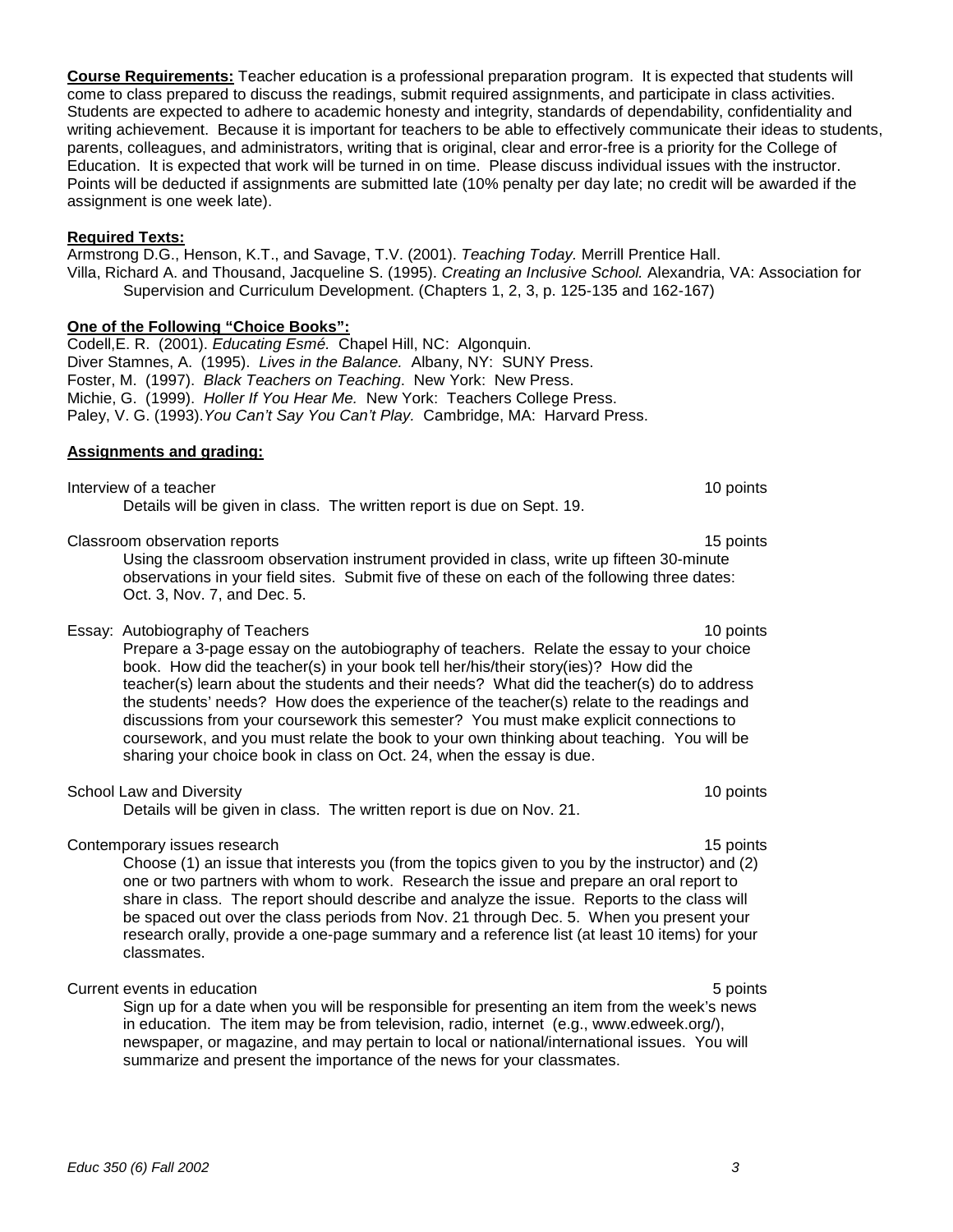Personal philosophy of teaching, learning and schooling 15 points 15 points

Details will be given in class. A written report is due on December 5.

#### Reading log 10 points and the state of the state of the state of the state of the state of the state of the state of the state of the state of the state of the state of the state of the state of the state of the state of t

The reading log provides an opportunity to reflect on learning about teaching through the assigned readings for each week. In the reading log, do not summarize. Instead, respond to the readings: agree, disagree, note specific ideas, etc. Entries should be 1 paragraph in length. Log entries must be submitted by email to mcdaniel@csusm.edu by Wednesday at 4 p.m. each week. In the subject line of the email, use this format:

350(6) Your Name Req. Reading [Note: There are no spaces in 350(6)]

For example,

350(6) Howie Learn AHS ch. 1

Individual submissions are not graded; rather, their timely submission is noted and points are assigned on the basis of having completed the assignment for the semester. No credit will be given for late submissions. If you do not have access to email, fax the log entry to me by Wednesday at 4 p.m. at 760-750-3352 with the same heading, and with my name on the fax cover sheet.

#### Participation & attendance 10 points and the set of the set of the set of the set of the set of the set of the set of the set of the set of the set of the set of the set of the set of the set of the set of the set of the s

This course is designed for active learning during class sessions. In order for this course to succeed for individuals and the group, students must come to class prepared to discuss assigned readings/topics and to participate in class activities.

Grades will be determined by the total number of points earned (100 points possible):

 $A = 93 - 100$  $A - 90 - 92$  $B+ = 87-89$  $B = 83 - 86$  $B - 80 - 82$  $C+= 77-79$  $C = 73 - 76$  $C - 70 - 72$  $D = 60 - 69$  $F = 0.59$